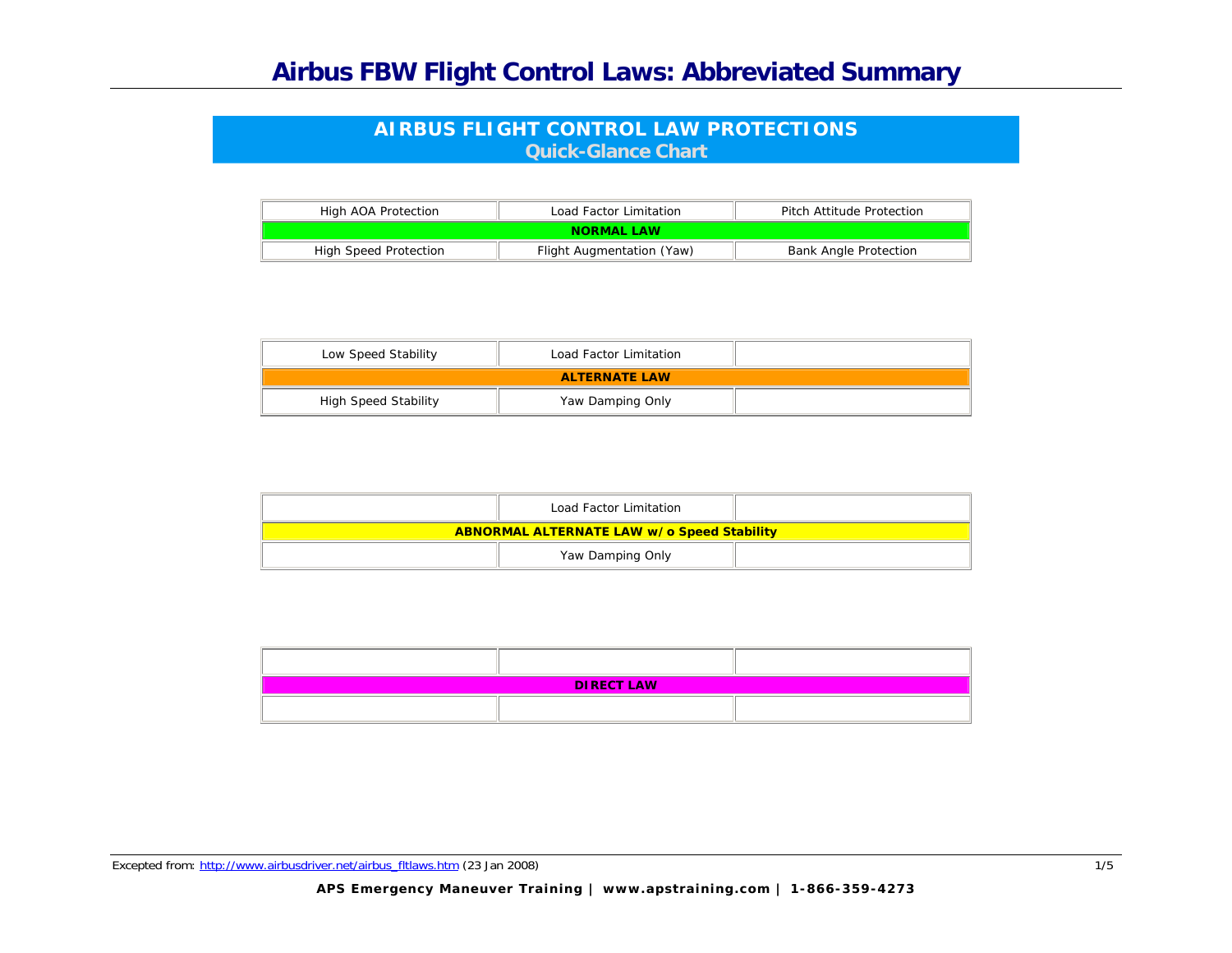|                | <b>FLIGHT CONTROL LAWS SUMMARY</b>                                                                                                                                                                                                                                                                                                                                                                                                                                                                                                                                                                                                                                                                                                                                                                                                                                                |
|----------------|-----------------------------------------------------------------------------------------------------------------------------------------------------------------------------------------------------------------------------------------------------------------------------------------------------------------------------------------------------------------------------------------------------------------------------------------------------------------------------------------------------------------------------------------------------------------------------------------------------------------------------------------------------------------------------------------------------------------------------------------------------------------------------------------------------------------------------------------------------------------------------------|
|                |                                                                                                                                                                                                                                                                                                                                                                                                                                                                                                                                                                                                                                                                                                                                                                                                                                                                                   |
|                | <b>NORMAL LAW</b>                                                                                                                                                                                                                                                                                                                                                                                                                                                                                                                                                                                                                                                                                                                                                                                                                                                                 |
|                | Normal operating configuration of the system. Failure of any single computer does not affect normal law.<br>Covers 3-axis control, flight envelope protection, and load alleviation. Has 3 modes according to phase of flight.                                                                                                                                                                                                                                                                                                                                                                                                                                                                                                                                                                                                                                                    |
| Ground<br>Mode | Active when aircraft is on the ground.<br>٠<br>Direct proportional relationship between the sidestick deflection and deflection of the flight controls.<br>٠<br>Is active until shortly after liftoff.<br>After touchdown, ground mode is reactivated and resets the stabilizer trim to zero.                                                                                                                                                                                                                                                                                                                                                                                                                                                                                                                                                                                     |
| Flight<br>Mode | Becomes active shortly after takeoff and remains active until shortly before touchdown.<br>٠<br>Sidestick deflection and load factor imposed on the aircraft are directly proportional, regardless of airspeed.<br>With sidestick neutral and wings level, system maintains a 1 g load in pitch.<br>No requirement to change pitch trim for changes in airspeed, configuration, or bank up to 33 degrees.<br>$\bullet$<br>At full aft/fwd sidestick deflection system maintains maximum load factor for flap position.<br>Sidestick roll input commands a roll rate request.<br>Roll rate is independent of airspeed.<br>A given sidestick deflection always results in the same roll rate response.<br>Turn coordination and yaw damping are computed by the ELACs and transmitted to the FACs.<br>No rudder pedal feedback for the yaw damping and turn coordination functions. |
| Flare<br>Mode  | Transition to flare mode occurs at 50' RA during landing.<br>٠<br>System memorizes pitch attitude at 50' and begins to progressively reduce pitch, forcing pilot to flare the aircraft<br>In the event of a go-around, transition to flight mode occurs again at 50' RA.                                                                                                                                                                                                                                                                                                                                                                                                                                                                                                                                                                                                          |
|                | Load factor Limitation                                                                                                                                                                                                                                                                                                                                                                                                                                                                                                                                                                                                                                                                                                                                                                                                                                                            |
|                | Prevents pilot from overstressing the aircraft even if full sidestick deflections are applied.                                                                                                                                                                                                                                                                                                                                                                                                                                                                                                                                                                                                                                                                                                                                                                                    |
|                | Protections Attitude Protection                                                                                                                                                                                                                                                                                                                                                                                                                                                                                                                                                                                                                                                                                                                                                                                                                                                   |
|                | Pitch limited to 30 deg up, 15 deg down, and 67 deg of bank.<br>These limits are indicated by green $=$ signs on the PFD.<br>Bank angles in excess of 33 deg require constant sidestick input.<br>$\bullet$                                                                                                                                                                                                                                                                                                                                                                                                                                                                                                                                                                                                                                                                       |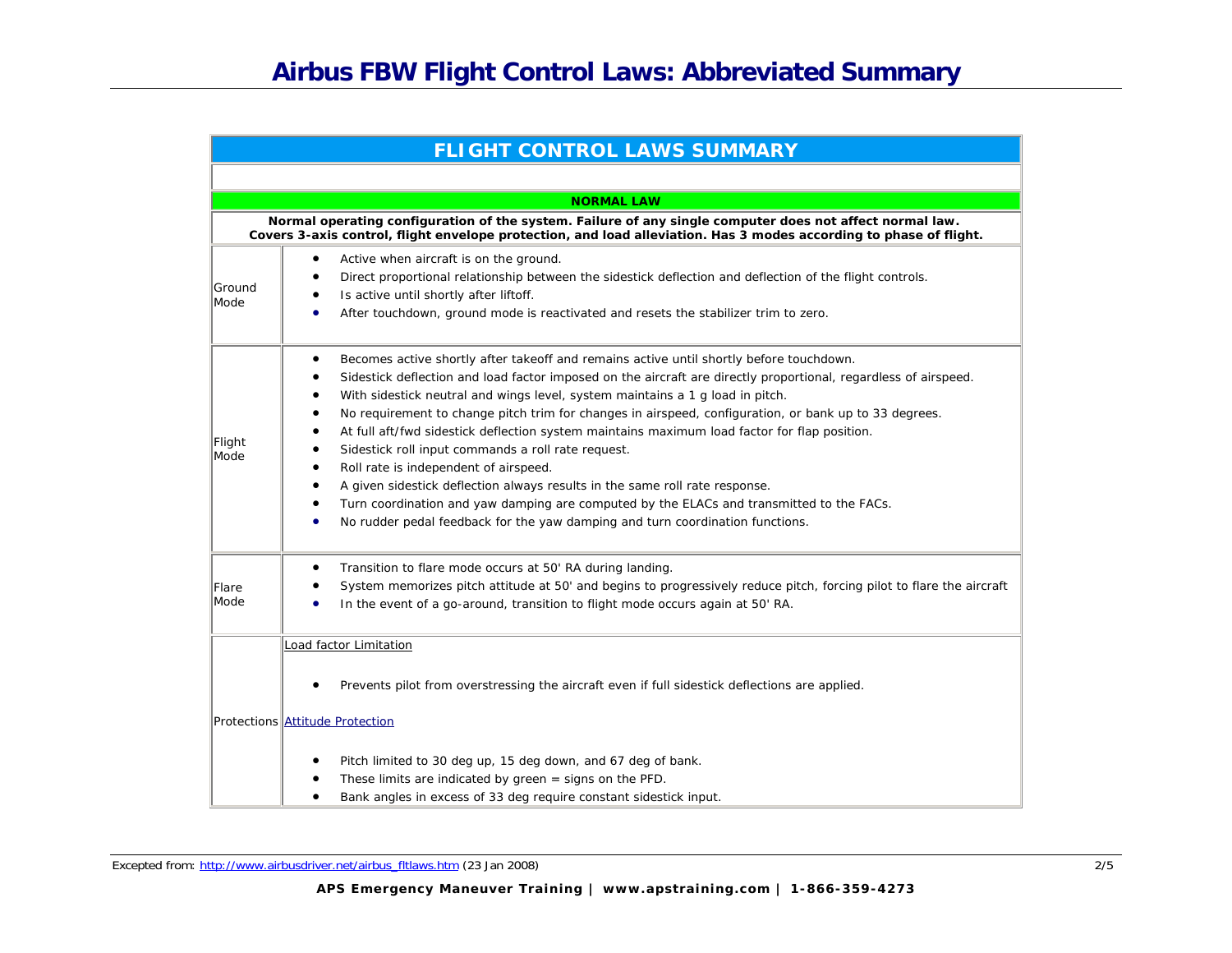

Excepted from: http://www.airbusdriver.net/airbus\_fitlaws.htm (23 Jan 2008) 3/5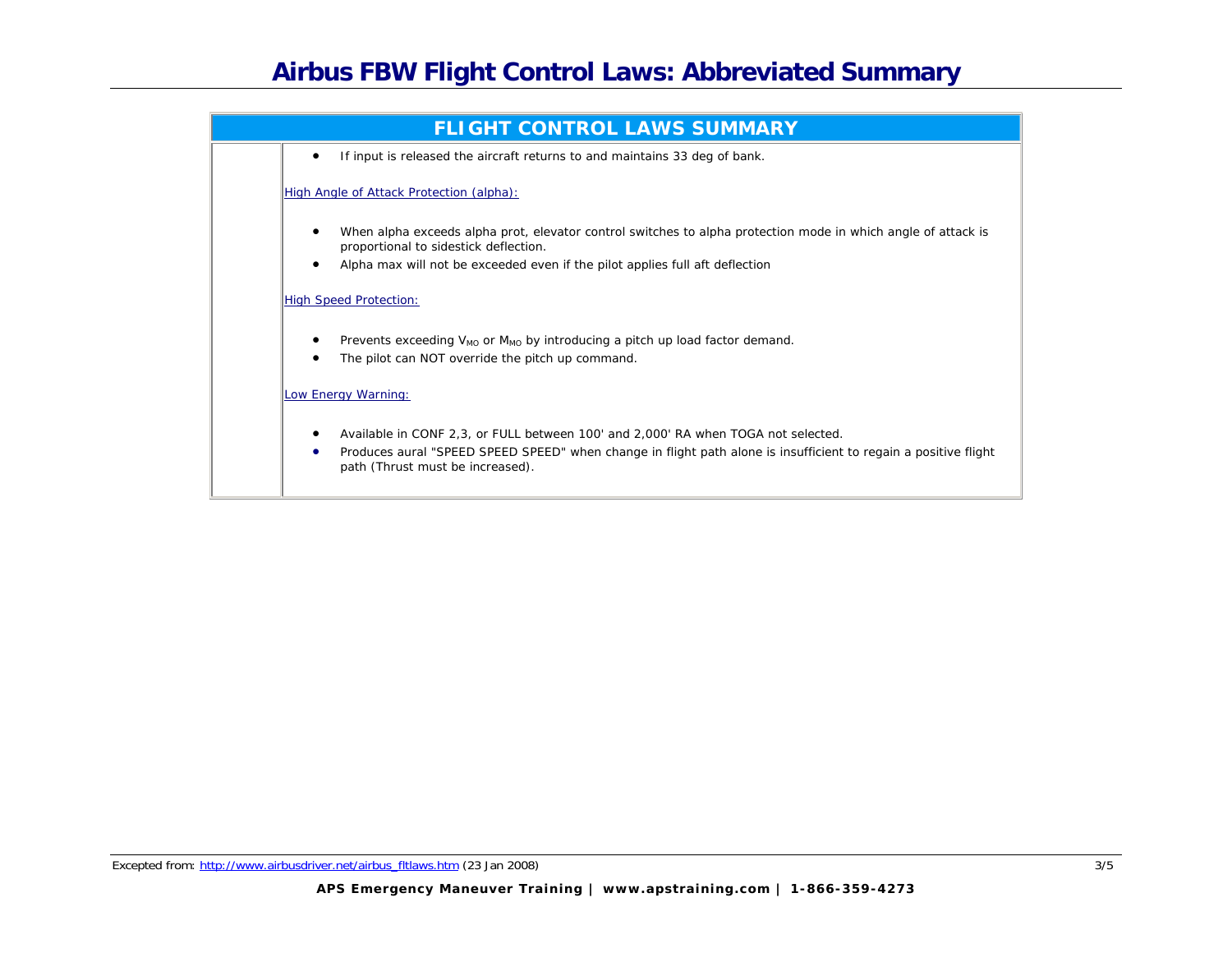## **Airbus FBW Flight Control Laws: Abbreviated Summary**

| <b>ALTERNATE LAW</b> |                                                                                                                                                                                                                                                                                                                                                                                                                                                                                                                                                                                                                                                                                                                                                                                                                                                                                                                                                                                                                                                                                                                                                                                                                                                                                                                                                                                                   |  |
|----------------------|---------------------------------------------------------------------------------------------------------------------------------------------------------------------------------------------------------------------------------------------------------------------------------------------------------------------------------------------------------------------------------------------------------------------------------------------------------------------------------------------------------------------------------------------------------------------------------------------------------------------------------------------------------------------------------------------------------------------------------------------------------------------------------------------------------------------------------------------------------------------------------------------------------------------------------------------------------------------------------------------------------------------------------------------------------------------------------------------------------------------------------------------------------------------------------------------------------------------------------------------------------------------------------------------------------------------------------------------------------------------------------------------------|--|
|                      | If Multiple Failures of Redundant Systems occur, the flight controls revert to Alternate Law.<br>The ECAM displays the message: ALTN LAW: PROT LOST                                                                                                                                                                                                                                                                                                                                                                                                                                                                                                                                                                                                                                                                                                                                                                                                                                                                                                                                                                                                                                                                                                                                                                                                                                               |  |
| Ground<br>Mode       | The ground mode is identical to Normal Law.                                                                                                                                                                                                                                                                                                                                                                                                                                                                                                                                                                                                                                                                                                                                                                                                                                                                                                                                                                                                                                                                                                                                                                                                                                                                                                                                                       |  |
| Flight<br>Mode       | In pitch alternate law the flight mode is a load factor demand law similar to the Normal Law flight mode, with<br>$\bullet$<br>reduced protections.<br>Pitch alternate law degrades to pitch direct law when the landing gear is extended to provide feel for flare and<br>$\bullet$<br>landing, since there is no flare mode when pitch normal law is lost.<br>Automatic pitch trim and yaw damping (with limited authority) is available.<br>Turn coordination is lost.                                                                                                                                                                                                                                                                                                                                                                                                                                                                                                                                                                                                                                                                                                                                                                                                                                                                                                                         |  |
|                      | When pitch law degrades from normal law, roll degrades to Direct Law - roll rate depends on airspeed.                                                                                                                                                                                                                                                                                                                                                                                                                                                                                                                                                                                                                                                                                                                                                                                                                                                                                                                                                                                                                                                                                                                                                                                                                                                                                             |  |
| Protections          | All protections except for load factor maneuvering protection are lost.<br>٠<br>The load factor limitation is similar to to that under Normal Law.<br>Amber $XX'$ s replace the green = attitude limits on the PFD.<br>A low speed stability function replaces the normal angle-of-attack protection<br>System introduces a progressive nose down command which attempts to prevent the speed from<br>$\circ$<br>decaying further.<br>This command CAN be overridden by sidestick input.<br>$\circ$<br>The airplane CAN be stalled in Alternate Law.<br>$\circ$<br>An audio stall warning consisting of "crickets" and a "STALL" aural message is activated.<br>$\circ$<br>The Alpha Floor function is inoperative.<br>$\circ$<br>The PFD airspeed scale is modified:<br>$O$ V <sub>LS</sub> remains displayed<br>V <sub>ALPHA</sub> PROT and V <sub>ALPHA MAX</sub> are removed<br>$\circ$<br>They are replaced by a red and black barber pole, the top indicating the stall warning speed $V_{SW}$<br>$\circ$<br>A nose up command is introduced any time the airplane exceeds V <sub>MO</sub> /M <sub>MO</sub> to keep the speed from increasing<br>further, which CAN be overridden by the sidestick.<br>Bank angle protection is lost.<br>Certain failures cause the system to revert to Alternate Law without speed stability.<br>Yaw damping is lost if the fault is a triple ADR failure. |  |

Excepted from: http://www.airbusdriver.net/airbus\_fitlaws.htm (23 Jan 2008) 4/5